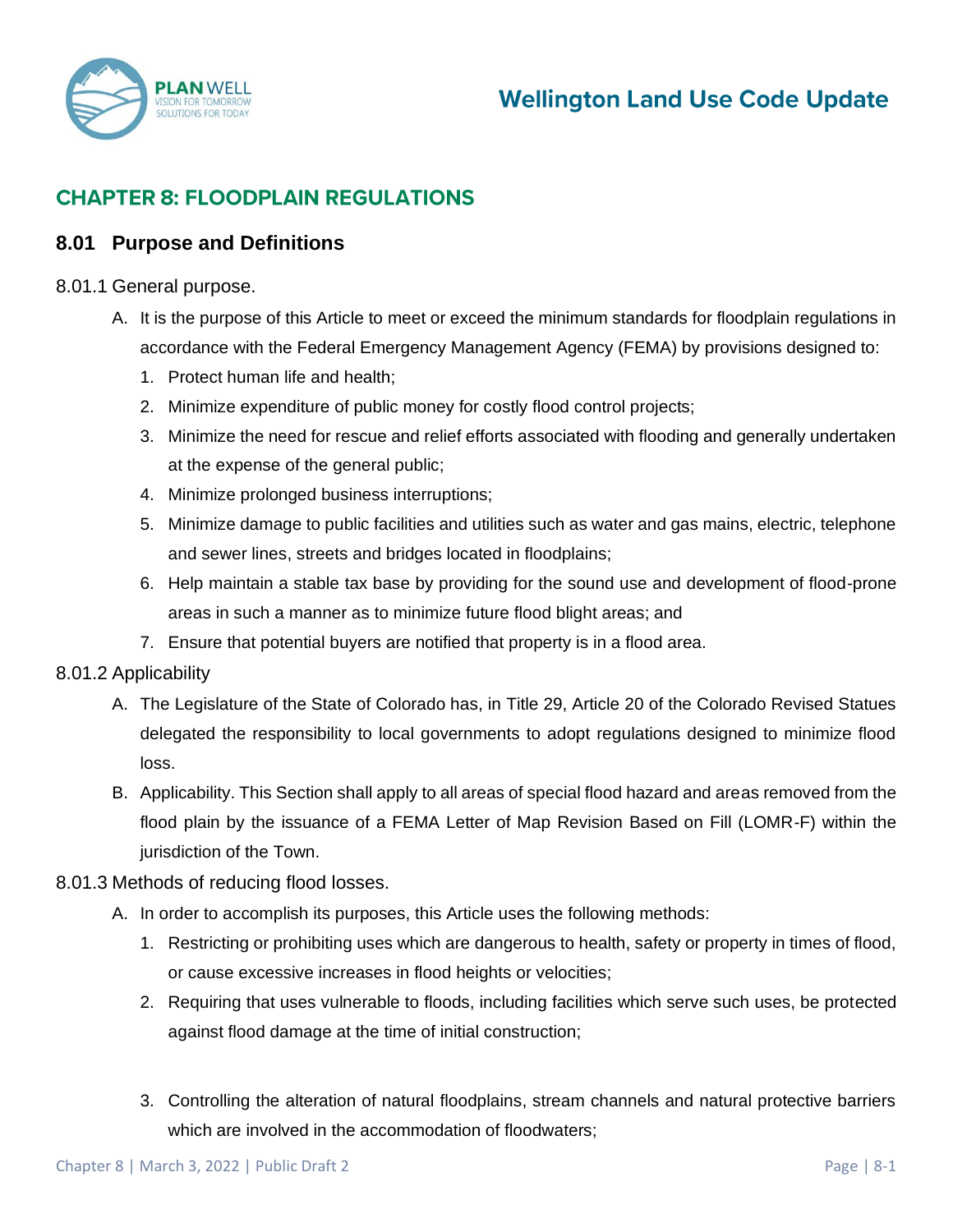- 4. Controlling filling, grading, dredging and other development which may increase flood damage; and
- 5. Preventing or regulating the construction of flood barriers which will unnaturally divert floodwaters or which may increase flood hazards to other lands.

#### 8.01.4 Definitions.

Unless specifically defined below, words or phrases used in this article shall be interpreted so as to give them the meaning they have in common usage and to give this article its most reasonable application:

*Alluvial fan flooding* means flooding occurring on the surface of an alluvial fan or similar landform which originates at the apex and is characterized by high-velocity flows; active processes of erosion, sediment transport and deposition; and unpredictable flow paths.

*Apex* means a point on an alluvial fan or similar landform below which the flow path of the major stream that formed the fan becomes unpredictable and alluvial fan flooding can occur.

Area of shallow flooding means a designated AO or AH or VO-zone on the community's Flood Insurance Rate Map (FIRM) with a one-percent chance or greater annual chance of flooding to an average depth of one (1) to three (3) feet where a clearly defined channel does not exist, where the path of flooding is unpredictable and where velocity flow may be evident. Such flooding is characterized by ponding or sheet flow.

*Area of special flood hazard* means the land in the floodplain within the community subject to a onepercent or greater chance of flooding in any given year. The area may be designated as Zone A on the Flood Hazard Boundary Map (FHBM). After detailed ratemaking has been completed in preparation for publication of the FIRM, Zone A usually is refined into Zones A, AE, AH, AO, A1-99,  $\sqrt{Q}$ , V1-30, VE or V.

*Base flood* means the flood having a one-percent chance of being equaled or exceeded in any given year.

*Basement* means any area of the building having its floor sub-grade (below ground level) on all sides.

*Critical feature* means an integral and readily identifiable part of a flood protection system, without which the flood protection provided by the entire system would be compromised.

*Development* means any man-made change in improved and unimproved real estate, including but not limited to buildings or other structures, mining, dredging, filling, grading, paving, excavation or drilling operations or storage of equipment or materials.

*Elevated building* means a non-basement building: (i) built, in the case of a building in Zones A, AE, AH, AO, A1-30, A99, B, C, D and X, to have the top of the elevated floor or, in the case of a building in Zones V1-30, VE or V, to have the bottom of the lowest horizontal structure member of the elevated floor elevated above the ground level by means of pilings, columns (posts and piers), or shear walls parallel to the floor of the water; and (ii) adequately anchored so as not to impair the structural integrity of the building during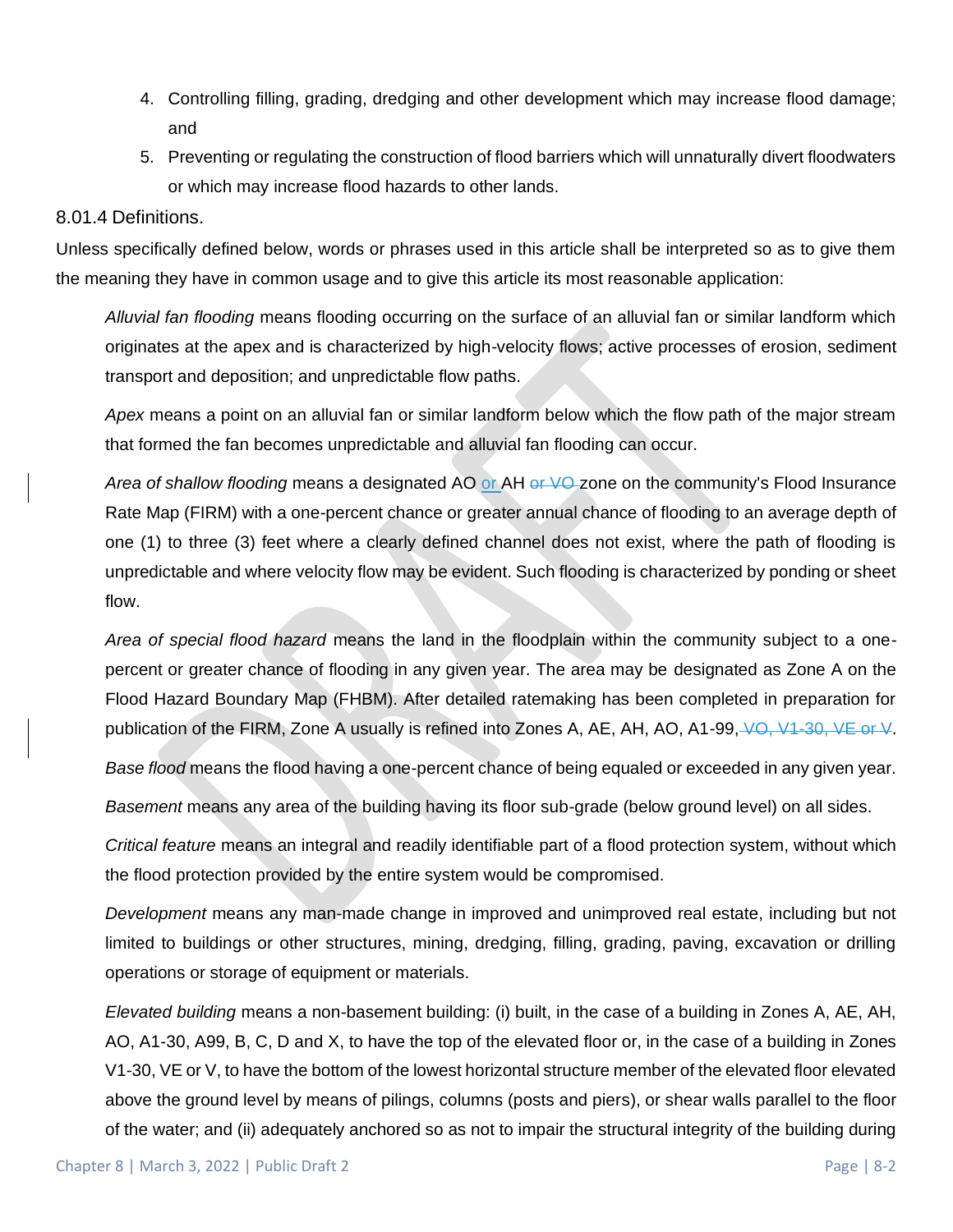a flood of up to the magnitude of the base flood. In the case of Zones A, AE, AH, AO, A1-30, A99, B, C, D and X, elevated building also includes a building elevated by means of fill or solid foundation perimeter walls with openings sufficient to facilitate the unimpeded movement of floodwaters. In the case of Zones V1-30, VE or V, elevated building also includes a building otherwise meeting the definition of elevated building, even though the lower area is enclosed by means of breakaway walls if the breakaway walls met the standards of Section 60.3(e)(5) of the National Flood Insurance Program regulations.

*Existing construction* means, for the purposes of determining rates, structures for which the "start of construction" commenced before the effective date of the FIRM or before January 1, 1975, for FIRMs effective before that date. Existing construction may also be referred to as existing structures.

*Existing manufactured home park or subdivision* means a manufactured home park or subdivision for which the construction of facilities for servicing the lots on which the manufactured homes are to be affixed (including, at a minimum, the installation of utilities, the construction of streets and either final site grading or the pouring of concrete pads) is completed before the effective date of the floodplain management regulations adopted by a community.

*Expansion to an existing manufactured home park or subdivision* means the preparation of additional sites by the construction of facilities for servicing the lots on which the manufactured homes are to be affixed (including the installation of utilities, the construction of streets and either final site grading or the pouring of concrete pads).

*Flood or flooding* means a general and temporary condition of partial or complete inundation of normally dry land areas from:

- a. The overflow of inland or tidal waters, and/or
- a. The overflow of water from channels and reservoir spillways;
- b. The unusual and rapid accumulation or runoff of surface waters from any source, and/or
- c. Mudslides or mudflows that occur from excess surface water that is combined with mud or other debris that is sufficiently fluid so as to flow over the surface of normally dry land areas (such as earth carried by a current of water and deposited along the path of the current).

*Flood Insurance Rate Map or FIRM* means an official map of the community on which the Federal Emergency Management Agency has delineated both the areas of special flood hazards and the risk premium zones applicable to the community.

*Flood insurance study* means the official report provided by the Federal Emergency Management Agency. The report contains flood profiles and water surface elevation of the base flood, as well as the Flood Boundary-Floodway Map.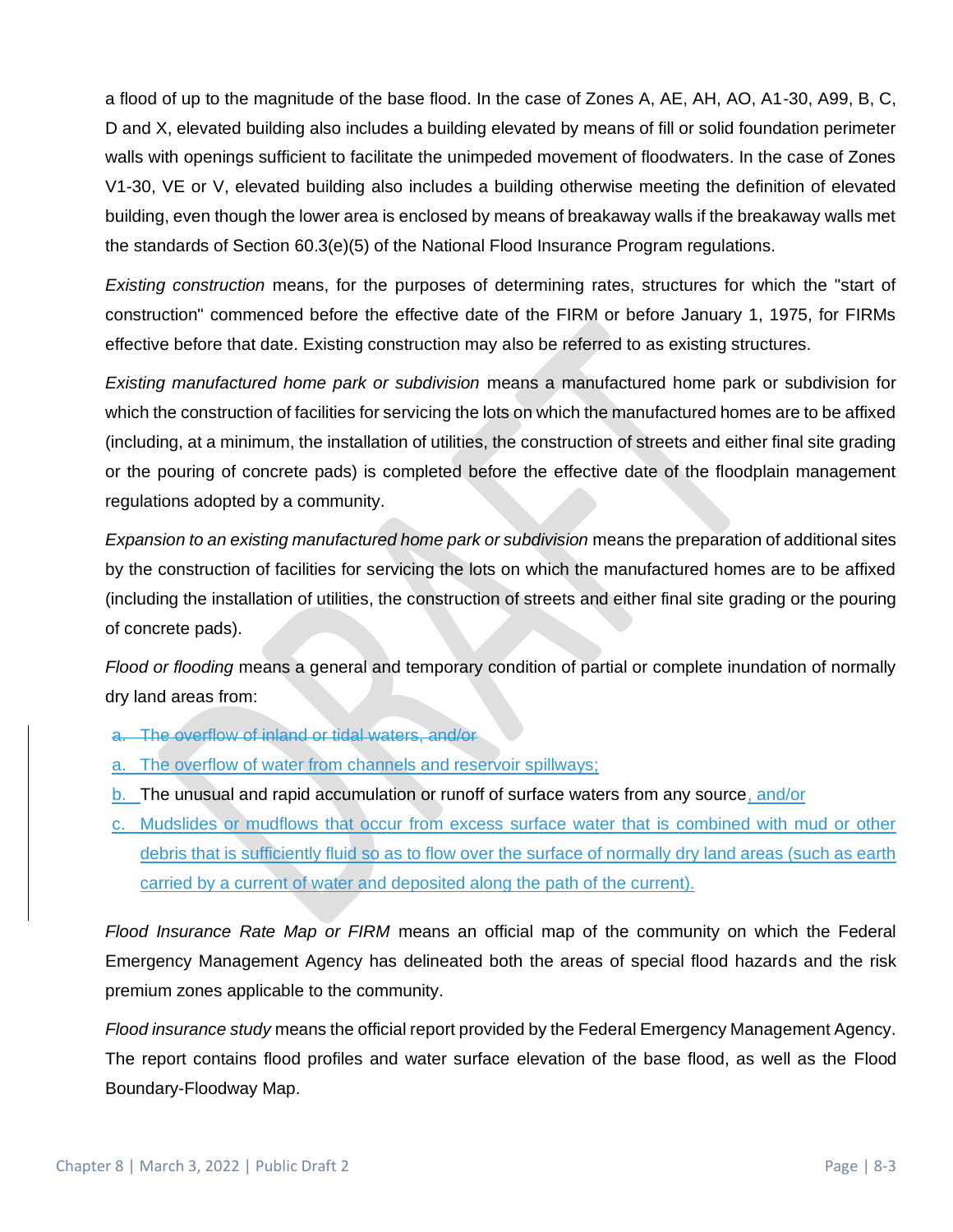*Floodplain or flood-prone area* means any land area susceptible to being inundated by water from any source (see definition of flooding).

*Flood protection system* means those physical structural works for which funds have been authorized, appropriated and expended and which have been constructed specifically to modify flooding in order to reduce the extent of the areas within a community subject to a special flood hazard and the extent of the depths of associated flooding. Such a system typically includes hurricane tidal barriers, dams, reservoirs, levees or dikes. These specialized flood modifying works are those constructed in conformance with sound engineering standards.

*Floodplain management* means the operation of an overall program of corrective and preventive measures for reducing flood damage, including but not limited to emergency preparedness plans, flood control works and floodplain management regulations.

Floodplain management regulations means this Chapter, Chapter 17 of this Code, building codes, health regulations, special purpose ordinances (such as a floodplain ordinance, grading ordinance and erosion control ordinance) and other applications of police power. The term describes such state or local regulations, in any combination thereof, which provide standards for the purpose of flood damage prevention and reduction.

*Flood-proofing* means any combination of structural and nonstructural additions, changes or adjustments to structures which reduce or eliminate flood damage to real estate or improved real property, water and sanitary facilities, structures and their contents.

*Floodway (regulatory floodway)* means the channel of a river or other watercourse and adjacent land areas that must be reserved in order to discharge the base flood without cumulatively increasing the water surface elevation more than a designated height. The Colorado statewide standard for the designated height to be used for all newly studied reaches shall be one-half foot (six inches). Letters of Map Revision to existing floodway delineations may continue to use the floodway criteria in place at the time of the existing floodway delineation. means the channel of a river or other watercourse and the adjacent land areas that must be reserved in order to discharge the base flood without cumulatively increasing the water surface elevation more than a designated height.

*Functionally dependent use* means a use which cannot perform its intended purpose unless it is located or carried out in close proximity to water. The term includes only docking facilities, port facilities that are necessary for the loading and unloading of cargo or passengers and ship building and ship repair facilities, but does not include long-term storage or related manufacturing facilities.

*Highest adjacent grade* means the highest natural elevation of the ground surface prior to construction next to the proposed walls of a structure.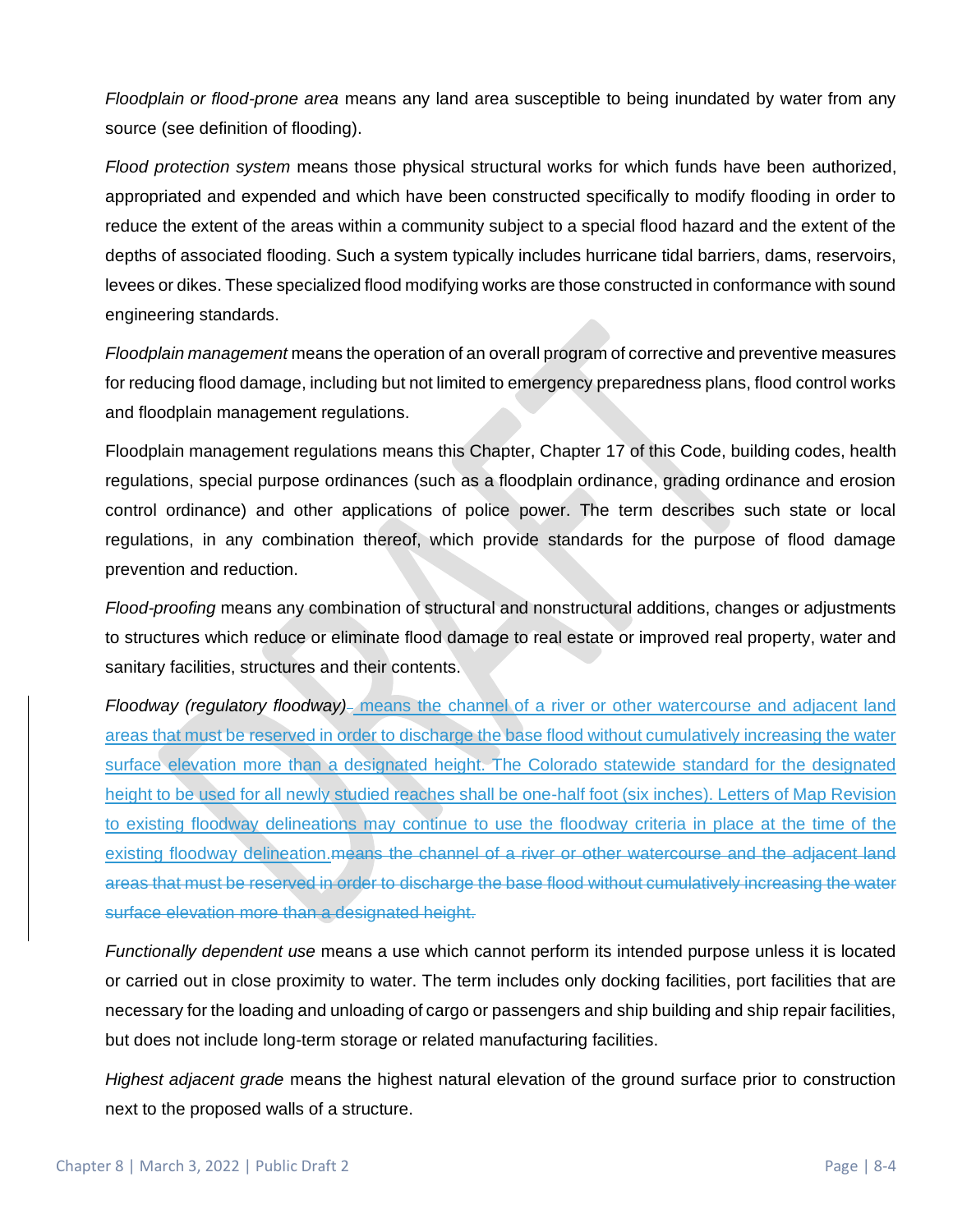*Historic structure* means any structure that is:

- a. Listed individually in the National Register of Historic Places (a listing maintained by the Department of the Interior) or preliminarily determined by the Secretary of the Interior as meeting the requirements for individual listing on the National Register;
- b. Certified or preliminarily determined by the Secretary of the Interior as contributing to the historical significance of a registered historic district or a district preliminarily determined by the Secretary to qualify as a registered historic district;
- c. Individually listed on a state inventory of historic places in states with historic preservation programs which have been approved by the Secretary of the Interior; or
- d. Individually listed on a local inventory of historic places in communities with historic preservation programs that have been certified either:
	- i. By an approved state program as determined by the Secretary of the Interior; or
	- ii. Directly by the Secretary of the Interior in states without approved programs.

*Levee* means a man-made structure, usually an earthen embankment, designed and constructed in accordance with sound engineering practices to contain, control or divert the flow of water so as to provide protection from temporary flooding. For a levee structure to be reflected on the FEMA FIRMs as providing flood protection, the levee structure must meet the requirements set forth in 44 CFR 65.10.

*Levee system* means a flood protection system which consists of a levee or levees and associated structures, such as closure and drainage devices, which are constructed and operated in accordance with sound engineering practices.

*Lowest floor* means the lowest floor of the lowest enclosed area (including basement). An unfinished or flood-resistant enclosure, usable solely for parking of vehicles, building access or storage, in an area other than a basement area is not considered a building's lowest floor, provided that such enclosure is not built so as to render the structure in violation of the applicable nonelevation design requirement of Section 60.3 of the National Flood Insurance Program regulations.

*Manufactured home* means a structure, transportable in one (1) or more sections, which is built on a permanent chassis and is designed for use with or without a permanent foundation when connected to the required utilities. The term manufactured home does not include a recreational vehicle.

*Manufactured home park or subdivision* means a parcel (or contiguous parcels) of land divided into two (2) or more manufactured home lots for rent or sale.

*Mean sea level* means, for purposes of the National Flood Insurance Program, the National Geodetic Vertical Datum (NGVD) of 1929 or other datumNorth American Vertical Datum (NAVD) of 1988 or other Datum, to which base flood elevations shown on a community's Flood Insurance Rate Map are referenced.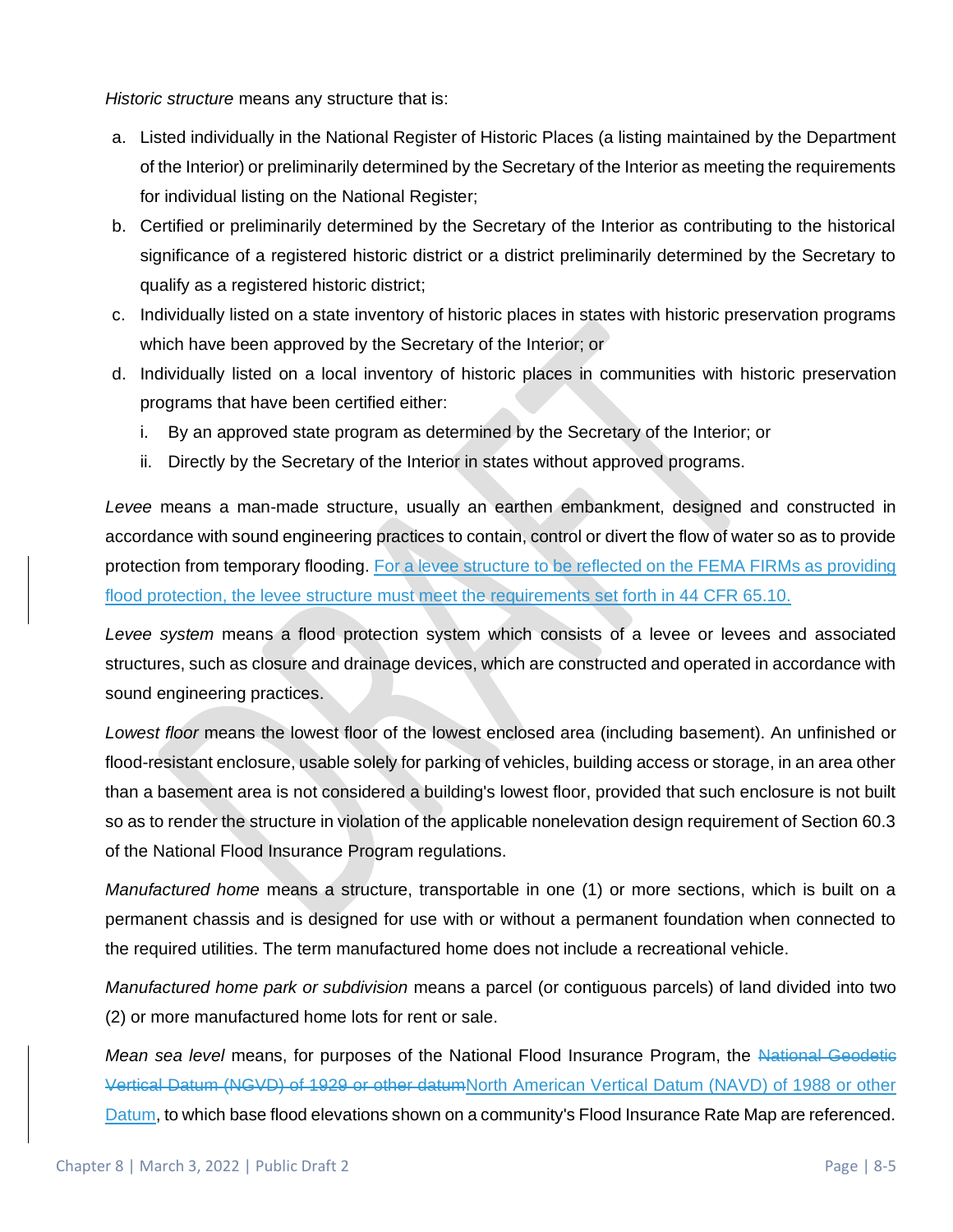*New construction* means, for the purpose of determining insurance rates, structures for which the start of construction commenced on or after the effective date of an initial FIRM or after December 31, 1974, whichever is later, and includes any subsequent improvements to such structures. For flood-plain management purposes, new construction means structures for which the start of construction commenced on or after the effective date of a floodplain management regulation adopted by the community and includes any subsequent improvements to such structures.

*New manufactured home park or subdivision* means a manufactured home park or subdivision for which the construction of facilities for servicing the lots on which the manufactured homes are to be affixed (including at a minimum the installation of utilities, the construction of streets and either final site grading or the pouring of concrete pads) is completed on or after the effective date of floodplain management regulations adopted by the community.

*No-rise certification* means record of the results of an engineering analysis conducted to determine whether a project will increase flood heights in a floodway. A No-Rise Certification must be supported by technical data and signed by a registered Colorado Professional Engineer. The supporting technical data should be based on the standard step-backwater computer model used to develop the 100-year floodway shown on the Flood Insurance Rate Map (FIRM) or Flood Boundary and Floodway Map (FBFM).

*Recreational vehicle* means a vehicle which is:

- a. Built on a single chassis;
- b. Four hundred (400) square feet or less when measured at the largest horizontal projections;
- c. Designed to be self-propelled or permanently towable by a light-duty truck; and
- d. Designed primarily not for use as a permanent dwelling but as temporary living quarters for recreational, camping, travel or seasonal use.

*Start of construction* (for other than new construction or substantial improvements under the Coastal Barrier Resources Act [Pub. L. 97-348]) includes substantial improvement and means the date the building permit was issued, provided that the actual start of construction, repair, reconstruction, rehabilitation, addition, placement or other improvement was within one hundred eighty (180) days of the permit date. The actual start means either the first placement of permanent construction of a structure on a site, such as the pouring of slab or footings, the installation of piles, the construction of columns or any work beyond the stage of excavation, or the placement of a manufactured home on a foundation. Permanent construction does not include land preparation, such as clearing, grading and filling; nor does it include the installation of streets and/or walkways; nor does it include excavation for a basement, footings, piers or foundations or the erection of temporary forms; nor does it include the installation on the property of accessory buildings, such as garages or sheds not occupied as dwelling units or not part of the main structure. For a substantial improvement, the actual start of construction means the first alteration of any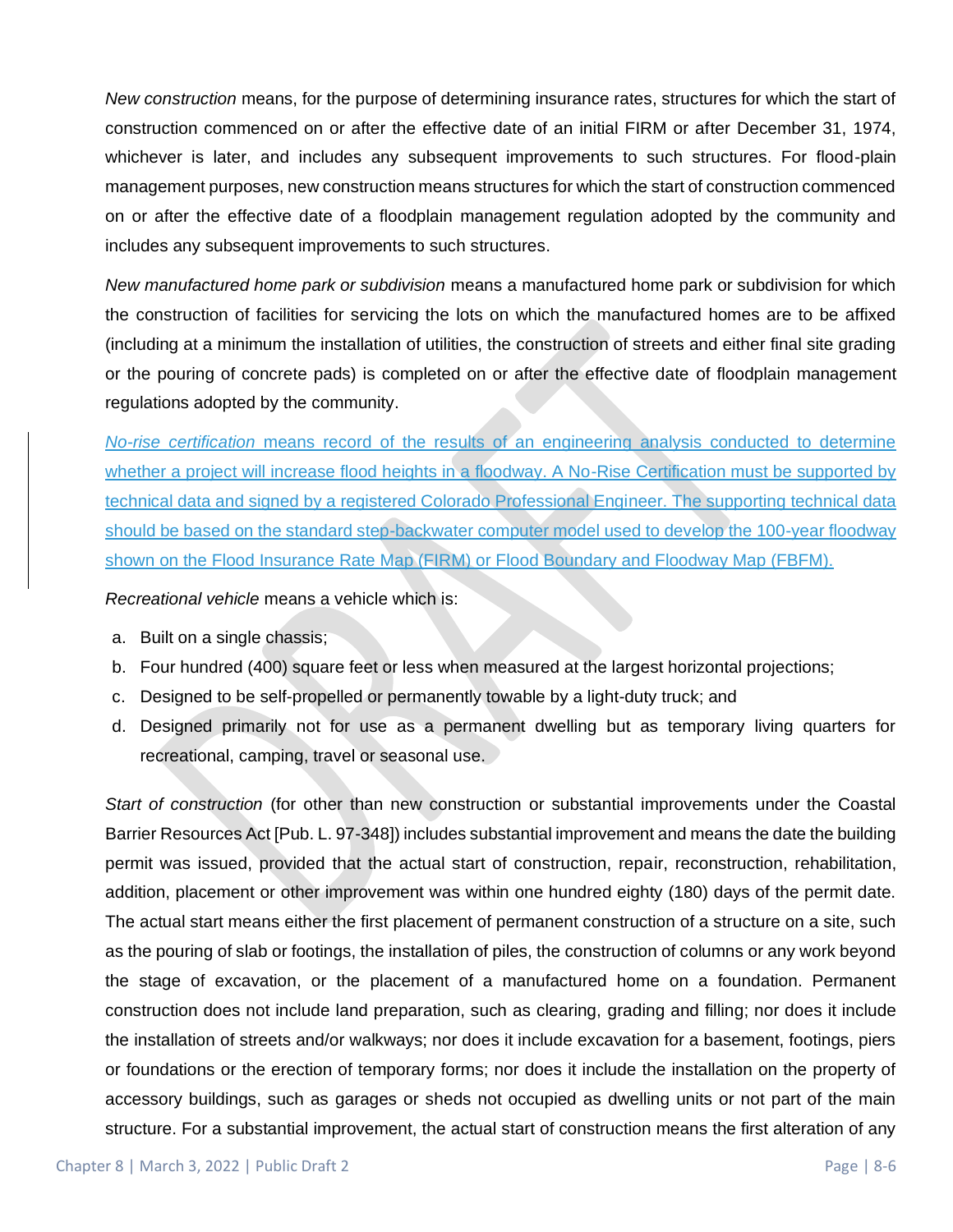wall, ceiling, floor or other structural part of a building, whether or not that alteration affects the external dimensions of the building.

*Structural Substantial damage* means damage of any origin sustained by a structure whereby the cost of restoring the structure to its before-damaged condition would equal or exceed fifty percent (50%) of the market value of the structure before the damage occurred.

*Structure* means a walled and roofed building, including a gas or liquid storage tank, that is principally above ground, as well as a manufactured home.

*Substantial improvement* means any reconstruction, rehabilitation, addition or other improvement of a structure, the cost of which equals or exceeds fifty percent (50%) of the market value of the structure before start of construction of the improvement. This includes structures which have incurred substantial damage, regardless of the actual repair work performed. The term does not, however, include either:

- a. Any project for improvement of a structure to correct existing violations of state or local health, sanitary or safety code specifications which have been identified by the Code Enforcement Officer and which are the minimum necessary conditions; or
- b. Any alteration of a historic structure, provided that the alteration will not preclude the structure's continued designation as a historic structure.

*Variance* means a grant of relief to a person from the requirements of this Article when specific enforcement would result in unnecessary hardship. A variance, therefore, permits construction or development in a manner otherwise prohibited by this Article. (For full requirements, see Section 60.6 of the National Flood Insurance Program regulations.)

*Violation* means the failure of a structure or other development to be fully compliant with the community's floodplain management regulations. A structure or other development without the elevation certificate, other certifications or other evidence of compliance required in Section 60.3(b)(5), (c)(4), (c)(10), (d)(3), (e)(2), (e)(4) or (e)(5) of the National Flood Insurance Program regulations is presumed to be in violation until such time as that documentation is provided.

*Water surface elevation* means the height, in relation to the National Geodetic Vertical Datum (NGVD)North American Vertical Datum (NAVD) oof 1988-of 1929 (or other datum, where specified), of floods of various magnitudes and frequencies in the floodplains of coastal or riverine areas.

# **8.02 General Provisions**

8.02.1 Basis for establishing areas of special flood hazard.

The areas of special flood hazard established by the Federal Emergency Management Agency in a scientific and engineering report entitled "The Flood Insurance Study for Larimer County, Colorado, and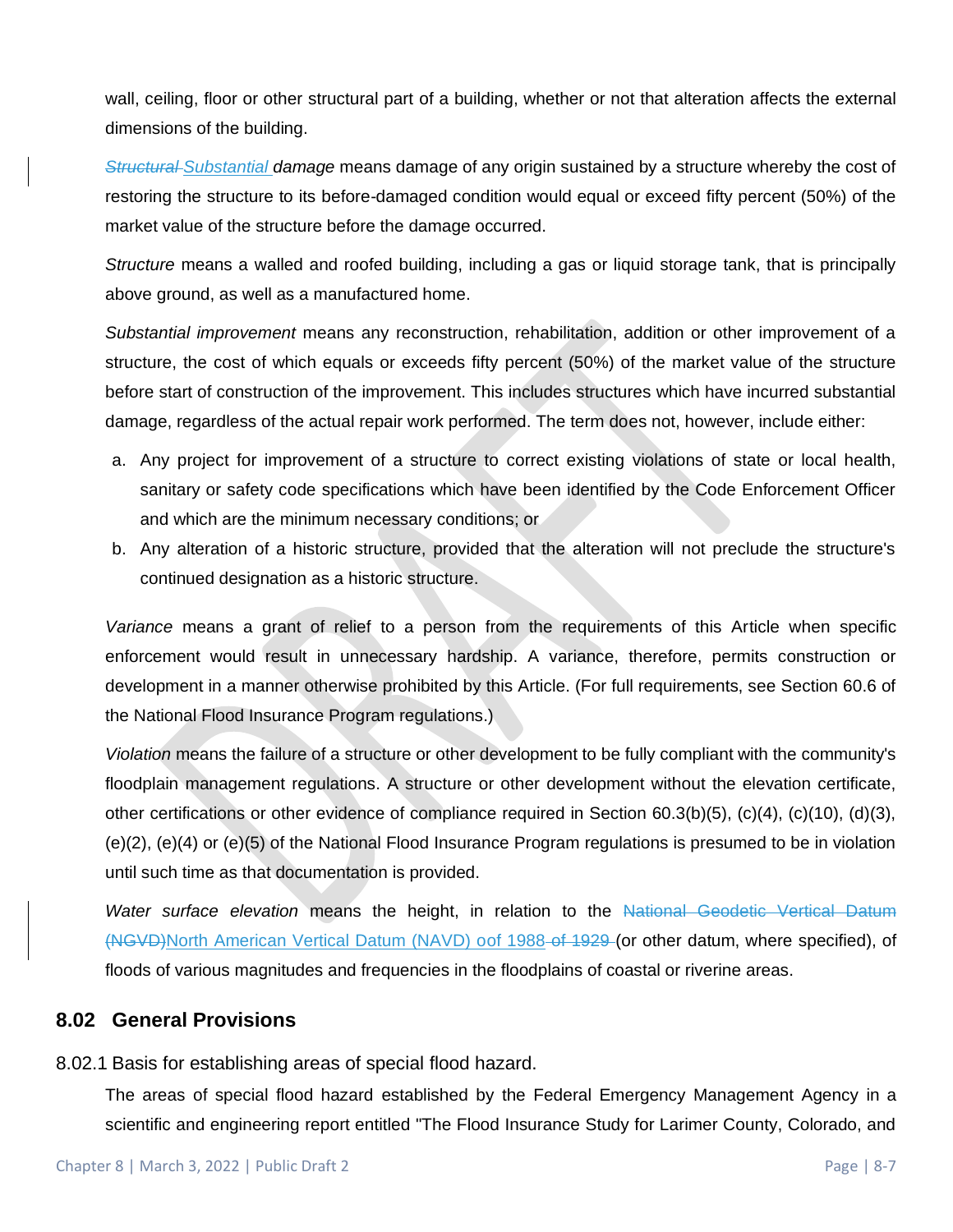Incorporated Areas," dated February 6, 2013, with accompanying Flood Insurance Rate Maps and Flood Boundary-Floodway Maps (FIRM and FBFM), and any revisions thereto, are hereby adopted by reference and declared to be a part of this Article. The Flood Study and FIRM is on file at the Town Hall.

#### 8.02.2 Compliance.

No structure or land shall hereafter be constructed, located, extended, converted or altered without full compliance with the terms of this Article and other applicable regulations.

## 8.02.3 Sec. 16-10-140. - Abrogation and greater restrictions.

This Article is not intended to repeal, abrogate or impair any existing easements, covenants or deed restrictions. However, where this Article and another Code provision, easement, covenant or deed restriction conflict or overlap, whichever imposes the more stringent restrictions shall prevail.

#### 8.02.4 Interpretation.

- A. In the interpretation and application of this Article, all provisions shall be:
	- 1. Considered as minimum requirements;
	- 2. Liberally construed in favor of the Town; and
	- 3. Deemed neither to limit nor repeal any other powers granted under state statutes.

### 8.02.5 Warning and disclaimer of liability.

The degree of flood protection required by this Article is considered reasonable for regulatory purposes and is based on scientific and engineering considerations. On rare occasions, greater floods can and will occur and flood heights may be increased by man-made or natural causes. This Article does not imply that land outside the areas of special flood hazard or uses permitted within such areas will be free from flooding or flood damages. This Article shall not create liability on the part of the Town, any officer or employee thereof for any flood damages that result from reliance on this Article or any administrative decision lawfully made thereunder.

# **8.03 Administration**

### 8.03.1 Floodplain Development Permit

A floodplain development permit shall be required to ensure conformance with the provisions of this Article.

8.03.2 Designation of Town official for administration.

The Town Planning Director/town Administrator or their designee is hereby appointed to administer and implement this Chapter by granting or denying development permit applications in accordance with its provisions and other appropriate sections of 44 C.F.R. (National Flood Insurance Program Regulations) pertaining to floodplain management.

8.03.3 Duties and responsibilities of Floodplain Administrator.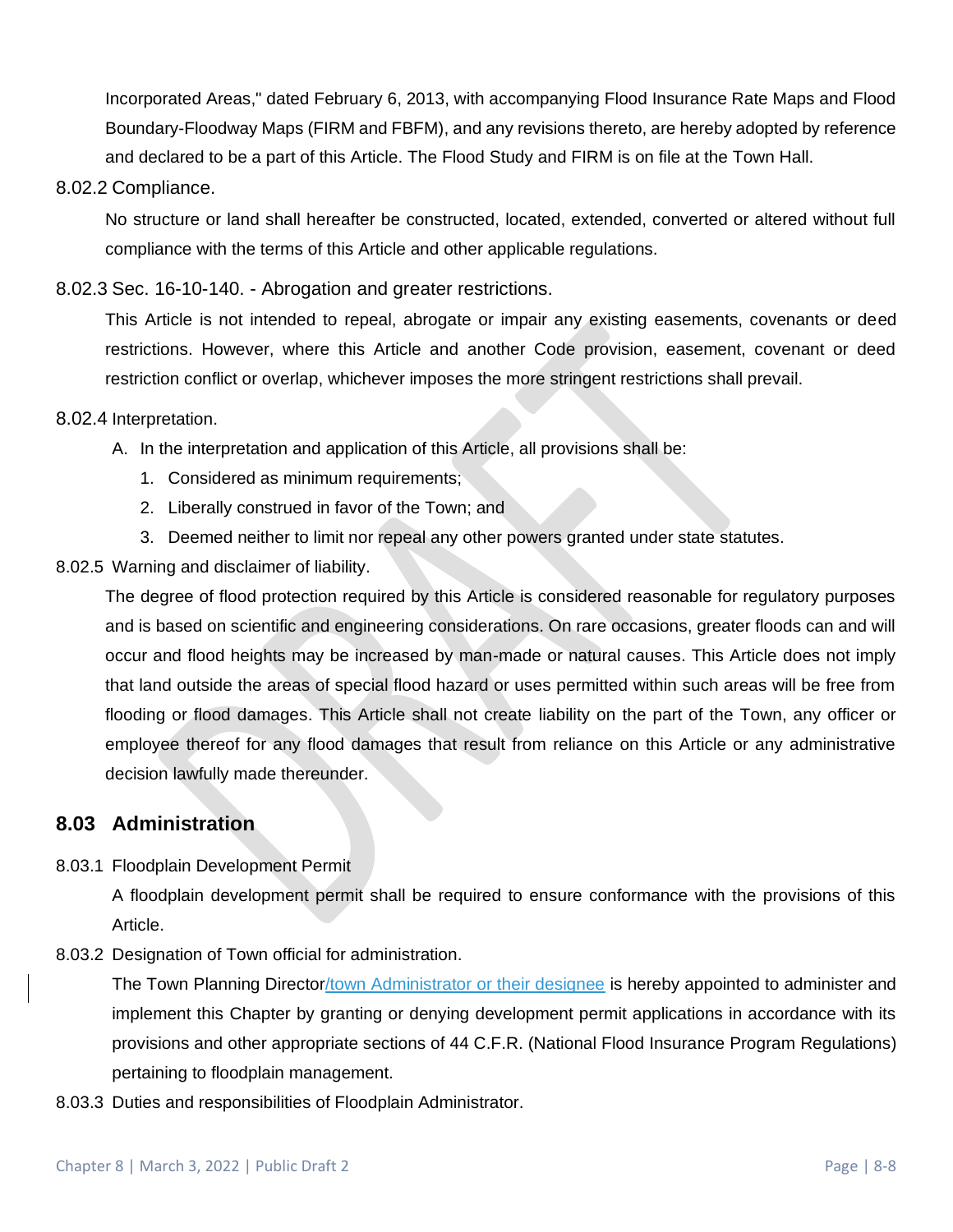- A. Duties and responsibilities of the Floodplain Administrator shall include, but not be limited to, the following:
	- 1. Maintain and hold open for public inspection all records pertaining to the provisions of this Article.
	- 2. Review, approve, or deny all required floodplain development permit applications to determine whether the proposed building site, including the placement of manufactured homes, will be reasonably safe from flooding.
	- 3. Review proposed development applications to assure that all necessary permits have been obtained from those federal state or local governmental agencies (including Section 404 of the Federal Water Pollution Control Act amendments of 1972, 33 U.S.C. § 1334) from which prior approval is required.
	- 4. Where interpretation is needed as to the exact location of the boundaries of the areas of special flood hazards (for example, where there appears to be a conflict between a mapped boundary and actual field conditions), make the necessary interpretation.
	- 5. Notify, in riverine situations, adjacent communities and the Colorado Water Conservation Board, prior to any alteration or relocation of a watercourse, and submit evidence of such notification to the Federal Emergency Management Agency.
	- 6. Assure that the flood-carrying capacity within the altered or relocated portion of any watercourse is maintained.
	- 7. When base flood elevation has not been provided in accordance with Section  $46-10-1208.02.1$  of this Article, obtain, review and reasonably utilize any base flood elevation data and floodway data available from a federal, state or other source, in order to administer the provisions of this Chapter.
	- 8. When a regulatory floodway has not been designated, require that no new construction, substantial improvements or other development, including fill, shall be permitted within Zones A1- 30 and AE on the community's FIRM, unless it is demonstrated that the cumulative effect of the proposed development, when combined with all other existing and anticipated development, will not increase the water surface elevation of the base flood more than one-half (½) foot at any point within the community.

### 8.03.4 Permit procedures.

- A. The Town ClerkFloodplain Administrtor shall accept applications on forms including but not limited to the following information: plans in duplicate drawn to scale showing the location, dimensions and elevation of proposed landscape alterations, existing and proposed structures, including the placement of manufactured homes and the location of the foregoing in relation to areas of special flood hazard. Additionally, the following information is required:
	- 1. Elevation (in relation to mean sea level) of the lowest floor (including basement) of all new and substantially improved structures;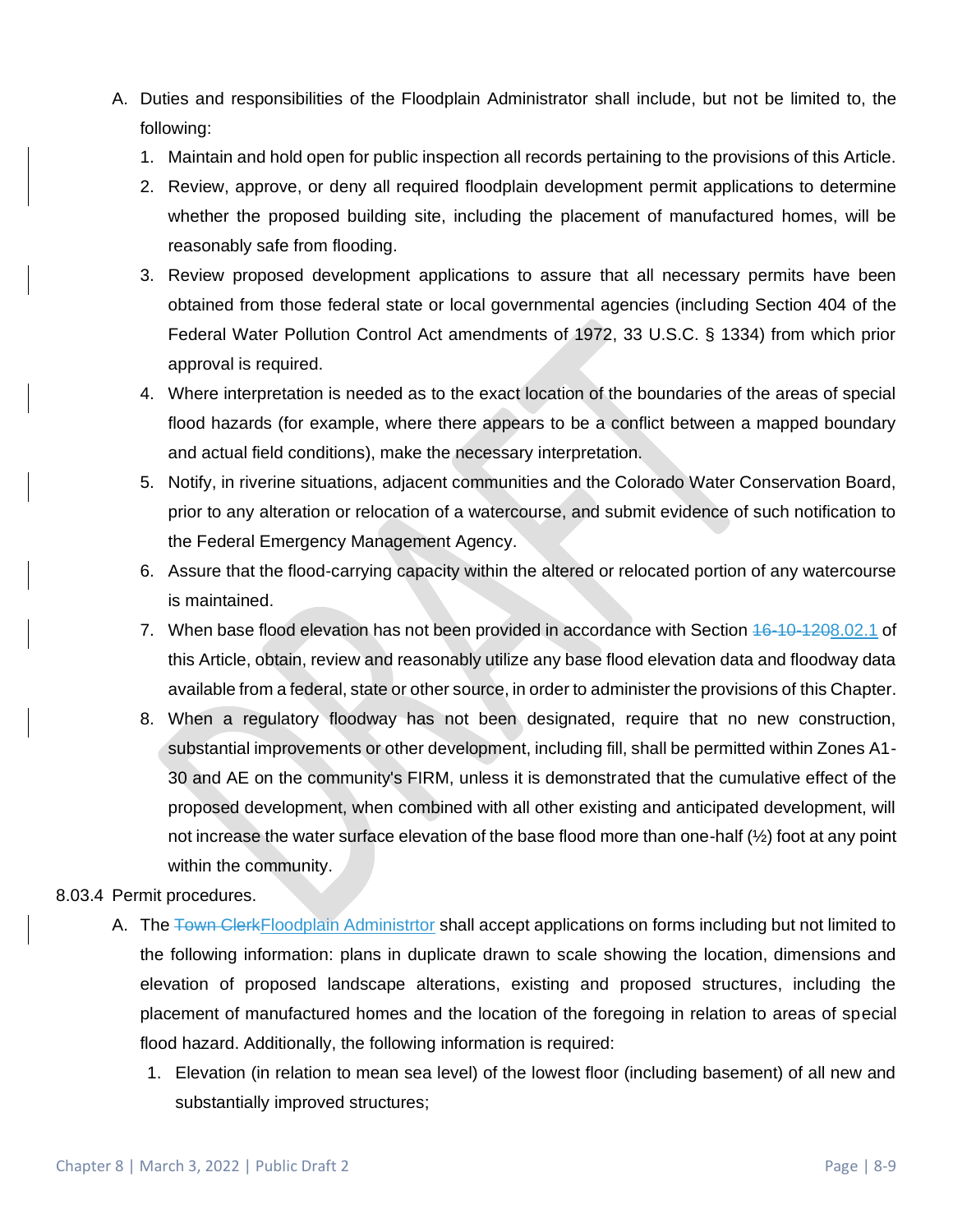- 2. Elevation in relation to mean sea level to which any nonresidential structure shall be floodproofed;
- 3. A certificate from a registered Colorado  $\beta$ Professional eEngineer or aArchitect that the nonresidential floodproofed structure shall meet the floodproofing criteria of Section 16-10- 12018.04.02 above;
- 4. Description of the extent to which any watercourse or natural drainage will be altered or relocated as a result of proposed development.
- B. Approval or denial of a development permit by the Town shall be based on all of the provisions of this Article and the following relevant factors:
	- 1. The danger to life and property due to flooding or erosion damage;
	- 2. The susceptibility of the proposed facility and its contents to flood damage and the effect of such damage on the individual owner;
	- 3. The danger that materials may be swept onto other lands to the injury of others;
	- 4. The compatibility of the proposed use with existing and anticipated development;
	- 5. The safety of access to the property in times of flood for ordinary and emergency vehicles;
	- 6. The costs of providing governmental services during and after flood conditions, including maintenance and repair of streets and bridges and public utilities and facilities such as sewer, gas, electrical and water systems;
	- 7. The expected heights, velocity, duration, rate of rise and sediment transport of the floodwaters and the effects of wave action, if applicable, expected at the site;
	- 8. The necessity to the facility of a waterfront location, where applicable;
	- 9. The availability of alternative locations not subject to flooding or erosion damage for the proposed use; and
	- 10. The relationship of the proposed use to the Comprehensive Plan for that area.
- C. All variances shall follow the procedures set forth in Section 2.22
	- 1. Variances shall not be issued within any designated floodway if any increase in flood levels during the base flood discharge would result.
	- 2. Variances may be issued for the repair or rehabilitation of historic structures upon a determination that the proposed repair or rehabilitation will not preclude the structure's continued designation as a historic structure and the variance is the minimum necessary to preserve the historic character and design of the structure.
	- 3. Variances shall only be issued upon a determination that the variance is the minimum necessary, considering the flood hazard, to afford relief.
	- 4. Variances shall only be issued upon:
		- a. Showing a good and sufficient cause;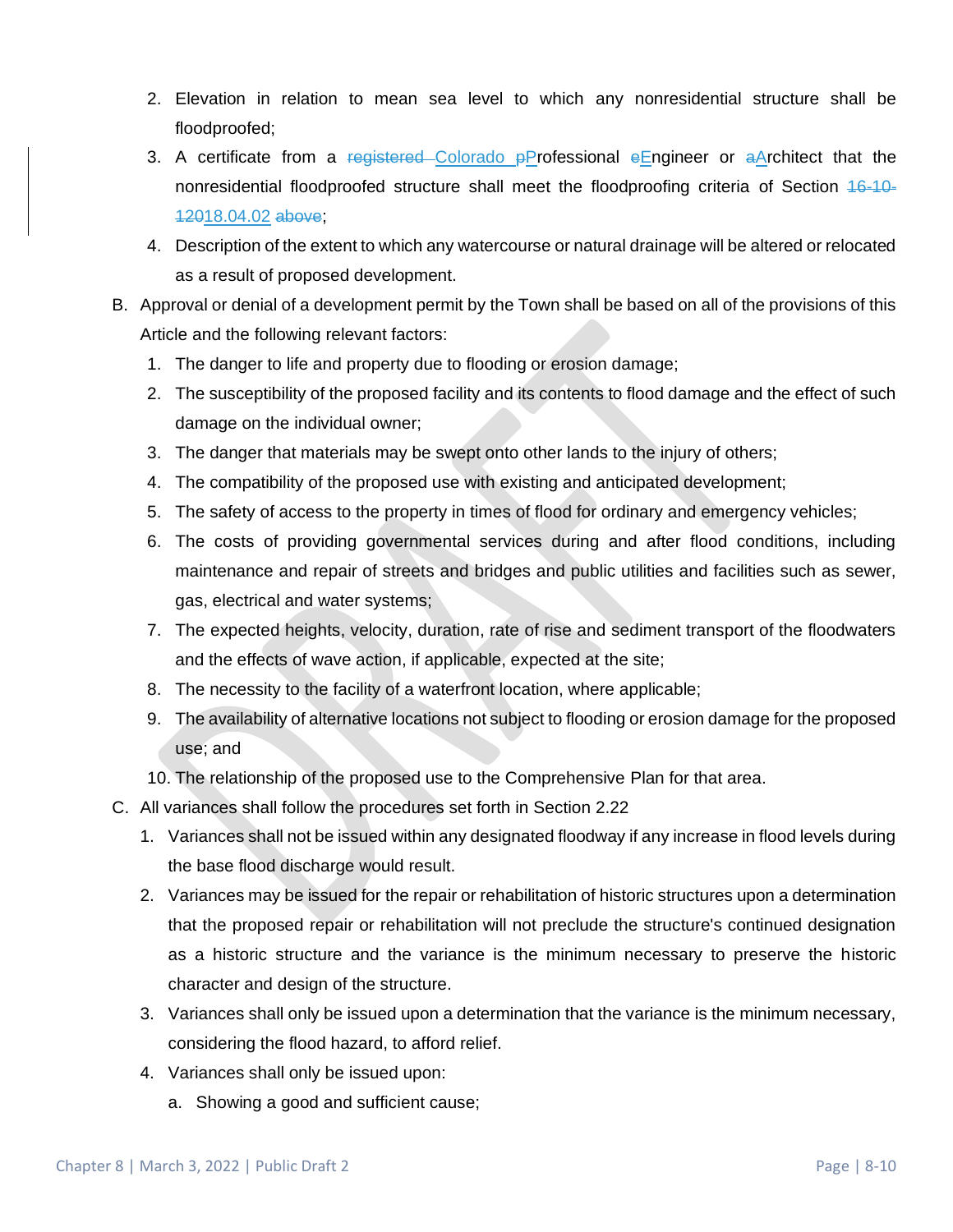- b. A determination that failure to grant the variance would result in exceptional hardship to the applicant; and
- c. determination that the granting of a variance will not result in increased flood heights, additional threats to public safety or extraordinary public expense, create nuisances, cause fraud on or victimization of the public, or conflict with existing local laws or ordinances.
- 5. Any applicant to whom a variance is granted shall be given written notice that the structure will be permitted to be built with the lowest floor elevation below the base flood elevation and that the cost of flood insurance will be commensurate with the increased risk resulting from the reduced lowest floor elevation.

# **8.04 Standards for Flood Hazard Reduction**

8.04.1 General standards for flood hazard reduction.

In all areas of special flood hazards, the following provisions are required for all new construction and substantial improvements:

- A. Anchoring. All new construction or substantial improvements shall be designed or modified and adequately anchored to prevent flotation, collapse or lateral movement of the structure resulting from hydrodynamic and hydrostatic loads, including the effects of buoyancy.
	- 1. All manufactured homes shall be anchored to resist floatation, collapse, or lateral movement by providing over-the-top and frame ties to ground anchors as follows:
	- 2. Over-the-top ties shall be provided at each of the four (4) corners of the manufactured home, with two (2) additional ties per side at intermediate locations, with manufactured homes less than fifty (50) feet long requiring four (4) additional ties per side;
	- 3. Frame ties shall be provided at each corner of the home with five (5) additional ties per side at intermediate points, with manufactured homes less than fifty (50) feet long requiring four (4) additional ties per side;
	- 4. All components of the anchoring system be capable of carrying a force of four thousand four hundred (4,400) pounds; and
	- 5. Any structural additions to the manufactured home shall be similarly anchored.
- B. Construction materials and methods.
	- 1. All new construction or substantial improvements shall be constructed by methods and practices that minimize flood damage.
	- 2. All new construction or substantial improvements shall be constructed with materials resistant to flood damage.
	- 3. All new construction or substantial improvements shall be constructed with electrical, heating, ventilation, plumbing and air-conditioning equipment and other service facilities that are designed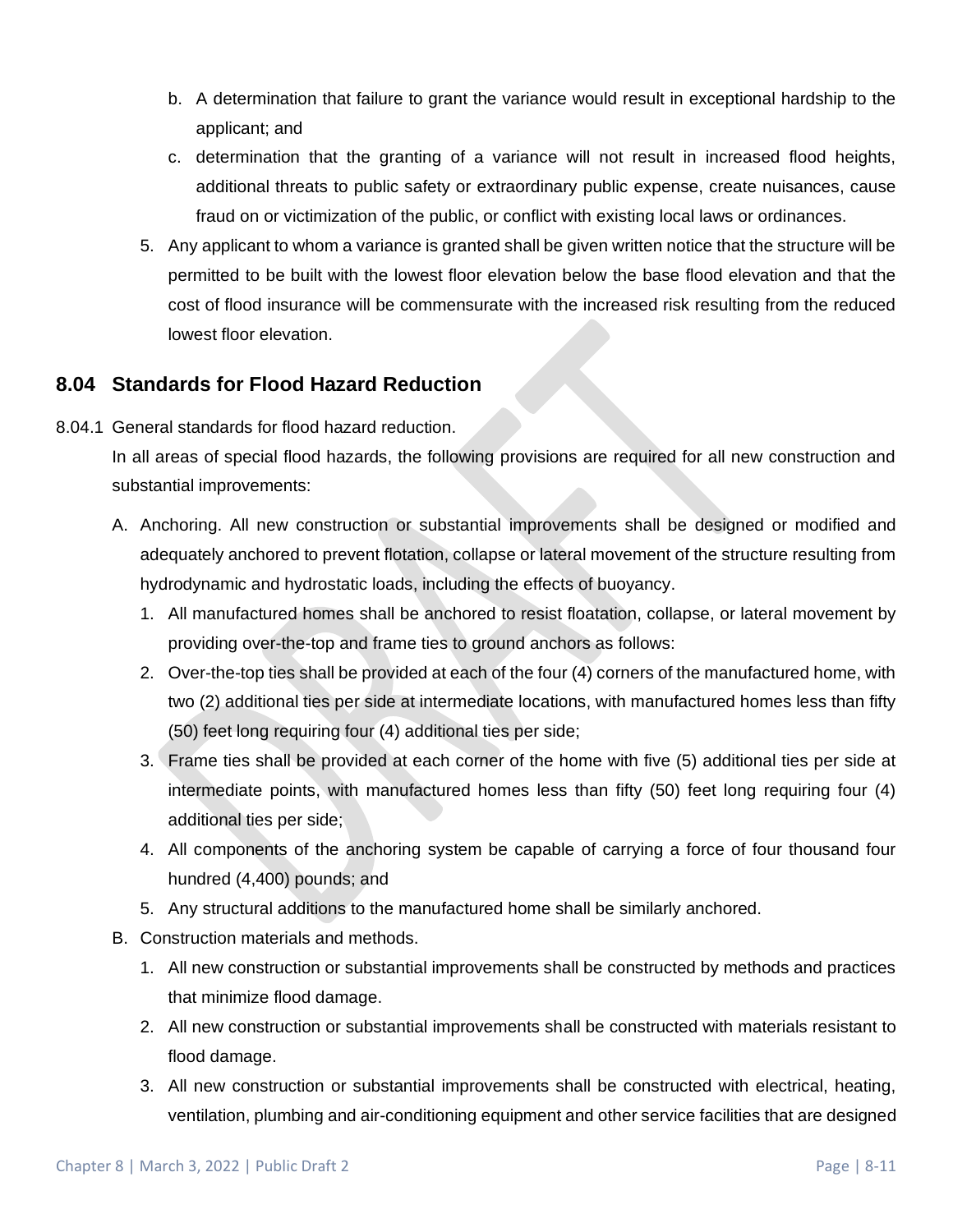and/or located so as to prevent water from entering or accumulating within the components during conditions of flooding.

- C. Utilities.
	- 1. All new and replacement water supply systems shall be designed to minimize or eliminate infiltration of floodwaters into the systems;
	- 2. New and replacement sanitary sewage systems shall be designed to minimize or eliminate infiltration of floodwaters into the systems and discharge from the systems into floodwaters; and
	- 3. On-site waste disposal systems shall be located to avoid impairment to them or contamination from them during flooding.
- D. Subdivision proposals.
	- 1. All subdivision proposals including the placement of manufactured home parks and subdivisions shall be consistent with this Chapter;
	- 2. Base flood elevation data shall be generated for subdivision proposals and other proposed development including the placement of manufactured home parks and subdivisions which is greater than fifty (50) lots or five (5) acres (whichever is less) if not otherwise provided pursuant to this Section.
	- 3. All subdivision proposals including the placement of manufactured home parks and subdivisions shall have adequate drainage provided to reduce exposure to flood hazards; and
	- 4. All subdivision proposals including the placement of manufactured home parks and subdivisions shall have public utilities and facilities, such as sewer, gas, electrical and water systems, located and constructed to minimize or eliminate flood damage.
- E. Encroachments. In Zones AE and AH the cumulative effect of any proposed development, when combined with all other existing and anticipated development, shall not increase the water surface elevation of the base flood more than one-half  $(\frac{1}{2})$  foot at any point. In areas of special flood hazards, where base flood elevation data has not been provided, the cumulative effect of any proposed development, when combined with all other existing and anticipated development, shall not increase the water surface elevation of the base flood more than one half  $(1/2)$   $(4)$  foot at any point.
- 8.04.2 Specific standards for flood hazard reduction.
	- A. In all areas of special flood hazards where base flood elevation data has been provided as set forth herein, the following provisions are required:
		- 1. *Residential construction*. New construction and substantial improvement of any residential structure shall have the lowest floor (including basement), electrical, heating, ventilation, plumbing and air condition equipment and other service facilities (including ductwork) elevated a minimum of twelve (12) inches above the base flood elevation. A registered professional engineer, architect or land surveyor shall submit a certification to the Floodplain Administrator that the standard of this Subsection is satisfied.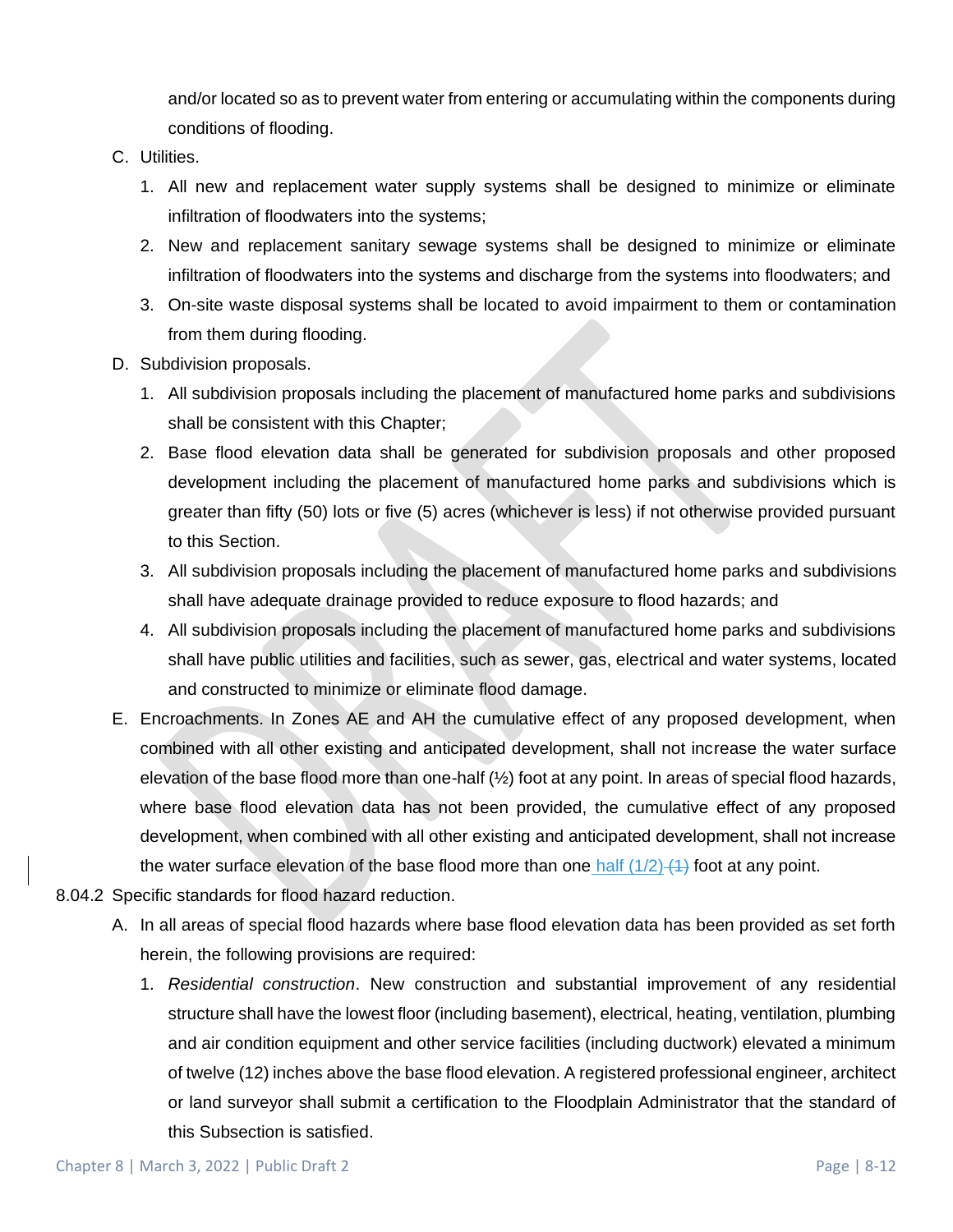- 2. *Nonresidential construction*. New construction and substantial improvement of any commercial, industrial or other nonresidential structure shall either have the lowest floor (including basement) elevated a minimum of twelve (12) inches above the base flood level or, together with attendant utility and sanitary facilities, be designed so that, below the base flood level, the structure is watertight with walls substantially impermeable to the passage of water and with structural components having the capability of resisting hydrostatic and hydrodynamic loads and effects of buoyancy. A registered professional engineer or architect shall develop and/or review structural design, specifications and plans for the construction and shall certify that the design and methods of construction are in accordance with accepted standards of practice as outlined in this Subsection. A record of such certification which includes the specific elevation (in relation to mean sea level) to which such structures are floodproofed shall be maintained by the Floodplain Administrator.
- 3. Enclosures, new construction and substantial improvements, with fully enclosed areas below the lowest floor that are usable solely for parking of vehicles, building access or storage in an area other than a basement and which are subject to flooding shall be designed to automatically equalize hydrostatic flood forces on exterior walls by allowing for the entry and exit of floodwaters. Designs for meeting this requirement must either be certified by a registered professional engineer or architect or meet or exceed the following minimum criteria:
	- a. A minimum of two (2) openings having a total net area of not less than one (1) square inch for every square foot of enclosed area subject to flooding shall be provided.
	- b. The bottom of all openings shall be no higher than one (1) foot above grade.
	- c. Openings may be equipped with screens, louvers, valves or other coverings or devices, provided that they permit the automatic entry and exit of floodwaters.
- 4. *Manufactured homes*.
	- a. All manufactured homes to be placed within Zone A on the Town's FHBM or FIRM shall be installed using methods and practices which minimize flood damage. For the purposes of this requirement, manufactured homes must be elevated and anchored to resist flotation, collapse or lateral movement. Methods of anchoring may include, but are not limited to, use of over-the-top or frame ties to ground anchors. This requirement is in addition to applicable state and local anchoring requirements for resisting wind forces.
	- b. All manufactured homes that are placed or substantially improved within Zones A1-30, AH and AE on the Town's FIRM on sites (i) outside of a manufactured home park or subdivision, (ii) in a new manufactured home park or subdivision, (iii) in an expansion to an existing manufactured home park or subdivision, or (iv) in an existing manufactured home park or subdivision on which a manufactured home has incurred substantial damage as a result of a flood, shall be elevated on a permanent foundation such that the lowest floor of the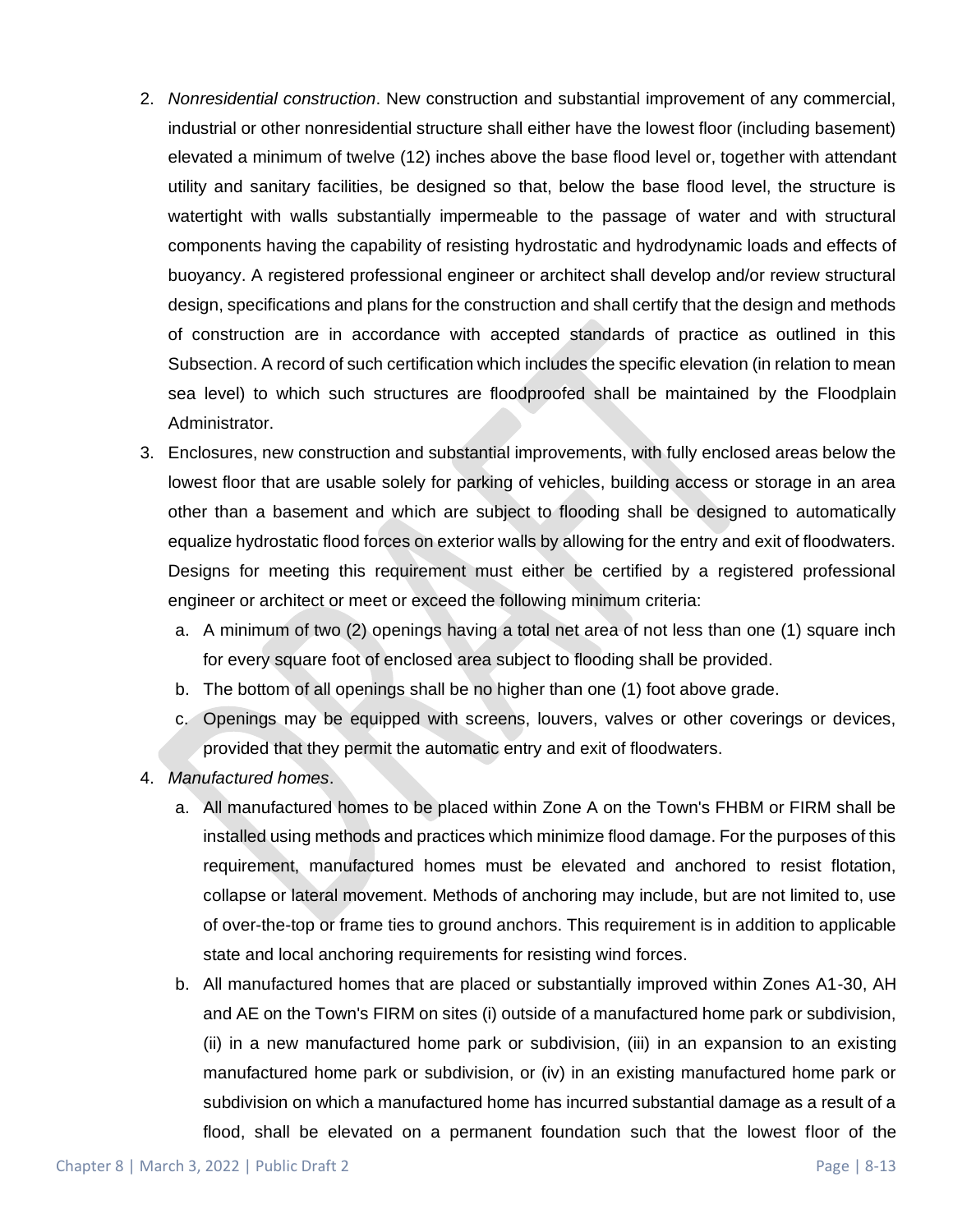manufactured home is elevated a minimum of twelve (12) inches above the base flood elevation, and be securely anchored to an adequately anchored foundation system to resist flotation, collapse and lateral movements.

- c. Manufactured homes that are placed or substantially improved on sites in an existing manufactured home park or subdivision with Zones A1-30, AH and AE on the Town's FIRM that are not subject to the provisions of this Paragraph shall be elevated so that either:
	- i. The lowest floor of the manufactured home is a minimum of twelve (12) inches above the base flood elevation; or
	- ii. The manufactured home chassis is supported by reinforced piers or other foundation elements of at least equivalent strength that are no less than thirty-six (36) inches in height above grade and are securely anchored to an adequately anchored foundation system to resist flotation, collapse and lateral movement.
- 5. *Recreational vehicles.* Recreational vehicles that are placed on sites within Zones A1-30, AH and AE on the Town's FIRM shall either:
	- a. Be on the site for fewer than one hundred eighty (180) consecutive days;
	- b. Be fully licensed and ready for highway use; or
	- c. Meet the permit requirements of Section 16-10-2408.03.04 Permit Procedures of this Article and the elevation and anchoring requirements for manufactured homes in Paragraph (4) above. A recreational vehicle is ready for highway use if it is on its wheels or jacking system, is attached to the site only by quick-disconnect types utilities and security devices and has no permanently attached additions.
- 8.04.3 Standards for areas of shallow flooding (AO/AH Zones).
	- A. Located within the Special Flood Hazard Area are areas designated as shallow flooding. These areas have special flood hazards associated with base flood depths of one (1) to three (3) feet where a clearly defined channel does not exist and where the path of flooding is unpredictable and where velocity flow may be evident. Such flooding is characterized by ponding or sheet flow; therefore, the following provisions apply:
		- 1. *Residential construction*. All new construction and Substantial Improvements of residential structures must have the lowest floor (including basement), electrical, heating, ventilation, plumbing, and air conditioning equipment and other service facilities (including ductwork), elevated above the highest adjacent grade at least one foot above the depth number specified in feet on the community's FIRM (at least three feet if no depth number is specified). Upon completion of the structure, the elevation of the lowest floor, including basement, shall be certified by a registered Colorado Professional Engineer, architect, or land surveyor. Such certification shall be submitted to the Floodplain Administrator.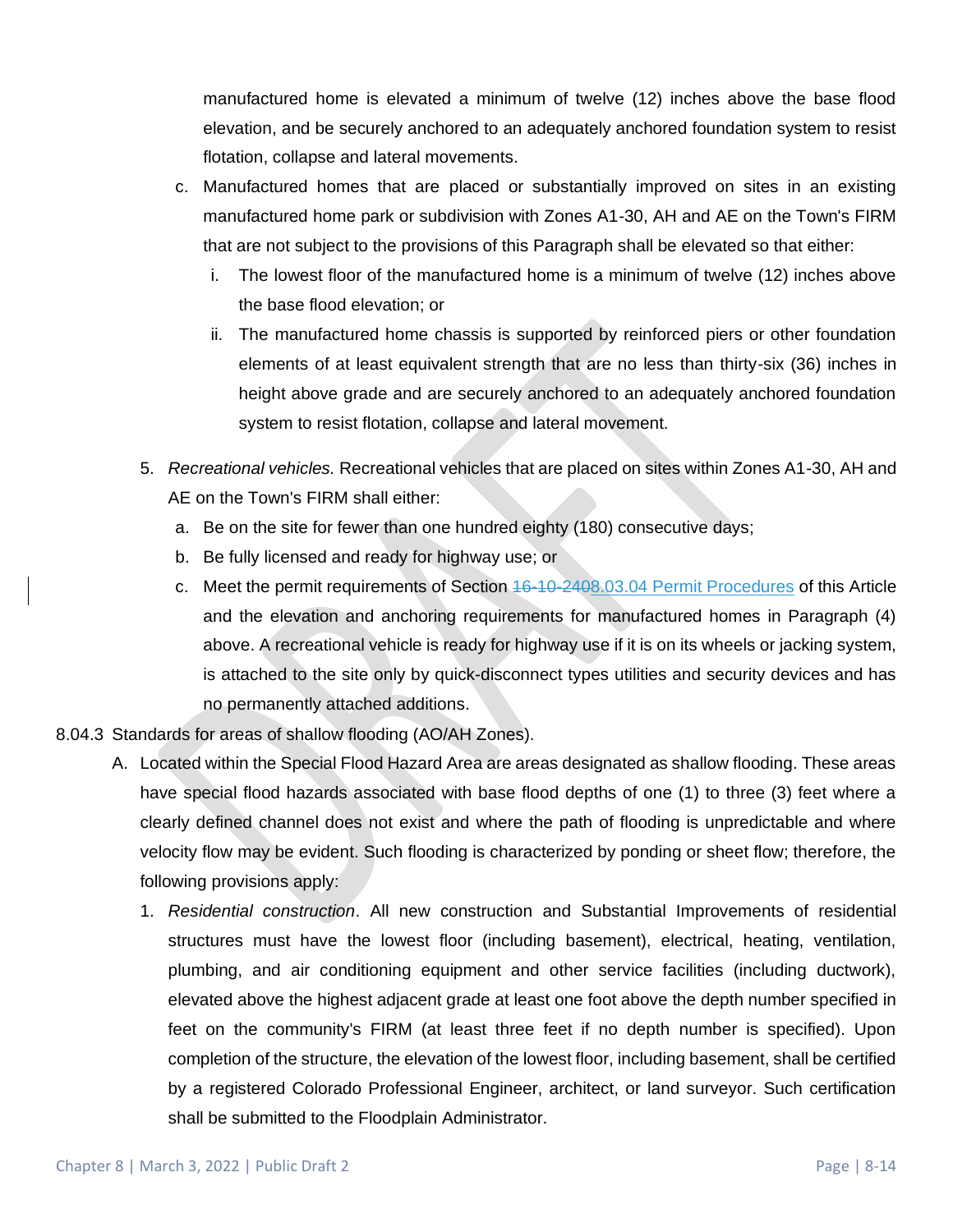- 2. *Nonresidential construction*. With the exception of critical facilities, all new construction and Substantial Improvements of non-residential structures, must have the lowest floor (including basement), electrical, heating, ventilation, plumbing, and air conditioning equipment and other service facilities (including ductwork), elevated above the highest adjacent grade at least one foot above the depth number specified in feet on the community's FIRM (at least three feet if no depth number is specified), or together with attendant utility and sanitary facilities, be designed so that the structure is watertight to at least one foot above the base flood level with walls substantially impermeable to the passage of water and with structural components having the capability of resisting hydrostatic and hydrodynamic loads of effects of buoyancy. A registered Colorado Professional Engineer or architect shall submit a certification to the Floodplain Administrator that the standards of this Section are satisfied.
- B. Within Zones AH or AO, adequate drainage paths around structures on slopes are required to guide flood waters around and away from proposed structures.

#### 8.04.4 Floodways.

- A. Floodways are administrative limits and tools used to regulate existing and future floodplain development. The State of Colorado has adopted floodway standards that are more stringent than the FEMA minimum standard (see definition). Located within special flood hazard areas are areas designated as floodways. Since the floodway is an extremely hazardous area due to the velocity of floodwaters which carry debris, potential projectiles and erosion potential, the following provisions shall apply:
	- 1. Encroachments are prohibited, including fill, new construction, substantial improvements and other development within the adopted regulatory floodway unless it has been demonstrated through hydrologic and hydraulic analyses performed by a licensed Colorado Professional Engineer and in accordance with standard engineering practice that the proposed encroachment would not result in any increase (requires a no-rise certification) in flood levels within the community during the occurrence of the base flood discharge.
	- 2. Under the provisions of 44 CFR Chapter 1, Section 65.12, of the National Flood Insurance Regulations, a community may permit encroachments within the adopted regulatory floodway that would result in an increase in base flood elevations, provided that the community first applies for a CLOMR and floodway revision through FEMA.

#### 8.04.5 Alteration of a watercourse.

- A. For all proposed developments that alter a watercourse within a special flood hazard area, the following standards apply:
	- 1. Channelization and flow diversion projects shall appropriately consider issues of sediment transport, erosion, deposition, and channel migration and properly mitigate potential problems through the project as well as upstream and downstream of any improvement activity. A detailed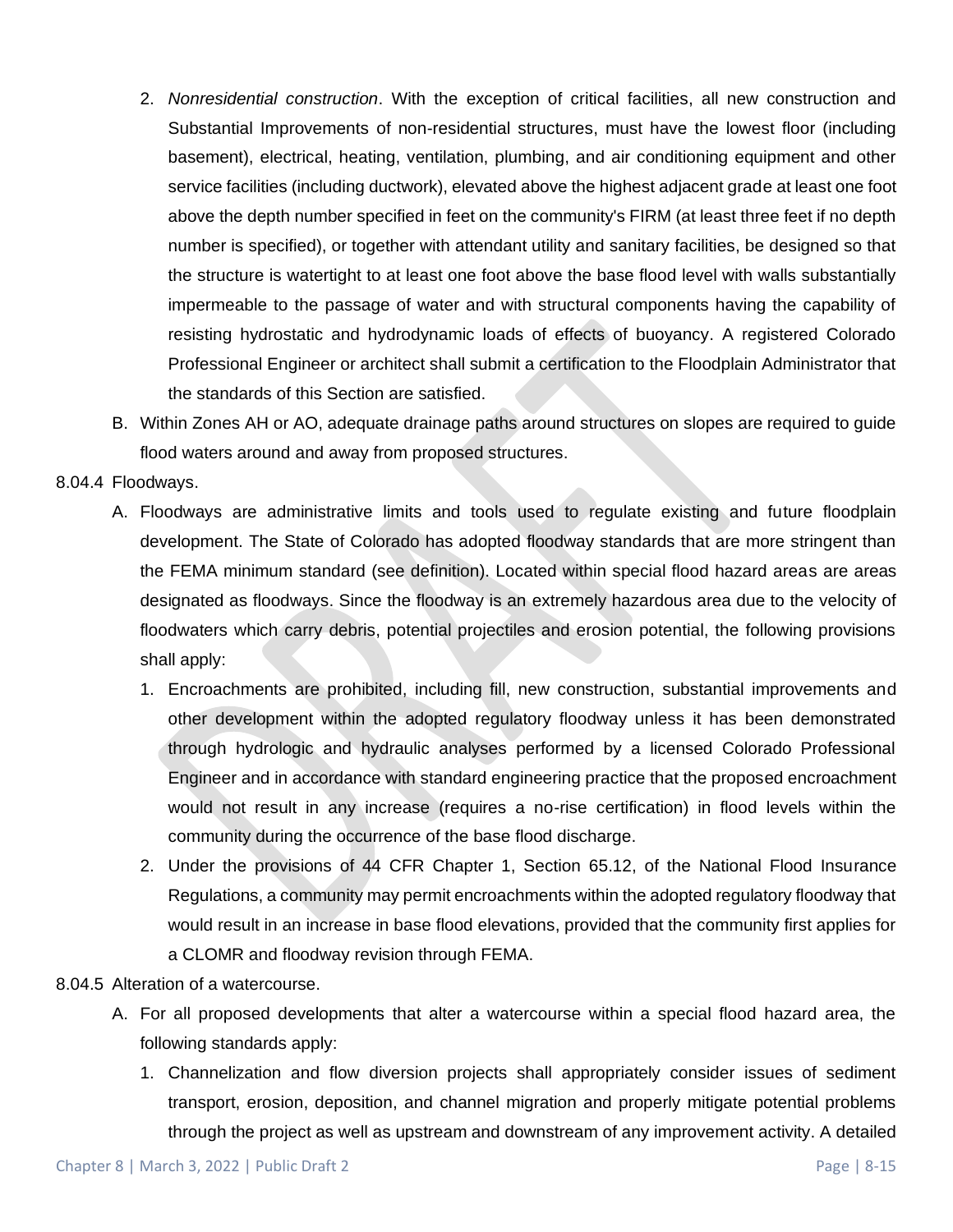analysis of sediment transport and overall channel stability should be considered, when appropriate, to assist in determining the most appropriate design.

- 2. Channelization and flow diversion projects shall evaluate the residual 100-year floodplain.
- 3. Any channelization or other stream alteration activity proposed by a project proponent must be evaluated for its impact on the regulatory floodplain and be in compliance with all applicable Federal, State and local floodplain rules, regulations and ordinances.
- 4. Any stream alteration activity shall be designed and sealed by a registered Colorado Professional Engineer or Certified Professional Hydrologist.
- 5. All activities within the regulatory floodplain shall meet all applicable Federal, State and Town floodplain requirements and regulations.
- 6. Within the regulatory floodway, stream alteration activities shall not be constructed unless the project proponent demonstrates through a floodway analysis and report, sealed by a registered Colorado Professional Engineer, that there is not more than a 0.00-foot rise in the proposed conditions compared to existing conditions floodway resulting from the project, otherwise known as a no-rise certification, unless the community first applies for a CLOMR and floodway revision.
- 7. Maintenance shall be required for any altered or relocated portions of watercourses so that the flood-carrying capacity is not diminished.

#### 8.04.6 Properties removed from the floodplain by fill.

- A. A floodplain development permit shall not be issued for the construction of a new structure or addition to an existing structure on a property removed from the floodplain by the issuance of a FEMA Letter of Map Revision Based on Fill (LOMR-F), unless such new structure or addition complies with the following:
	- 1. *Residential construction*. The lowest floor (including basement), electrical, heating, ventilation, plumbing, and air conditioning equipment and other service facilities (including ductwork), must be elevated to one foot above the base flood elevation that existed prior to the placement of fill.
	- 2. *Nonresidential construction*. The lowest floor (including basement), electrical, heating, ventilation, plumbing, and air conditioning equipment and other service facilities (including ductwork), must be elevated to one foot above the base flood elevation that existed prior to the placement of fill, or together with attendant utility and sanitary facilities be designed so that the structure or addition is watertight to at least one foot above the base flood level that existed prior to the placement of fill with walls substantially impermeable to the passage of water and with structural components having the capability of resisting hydrostatic and hydrodynamic loads of effects of buoyancy.
- 8.04.7 Standards for critical facilities.
	- A. A critical facility is a structure or related infrastructure, but not the land on which it is situated, as specified in Rule 6 of the Rules and Regulations for Regulatory Floodplains in Colorado, that if flooded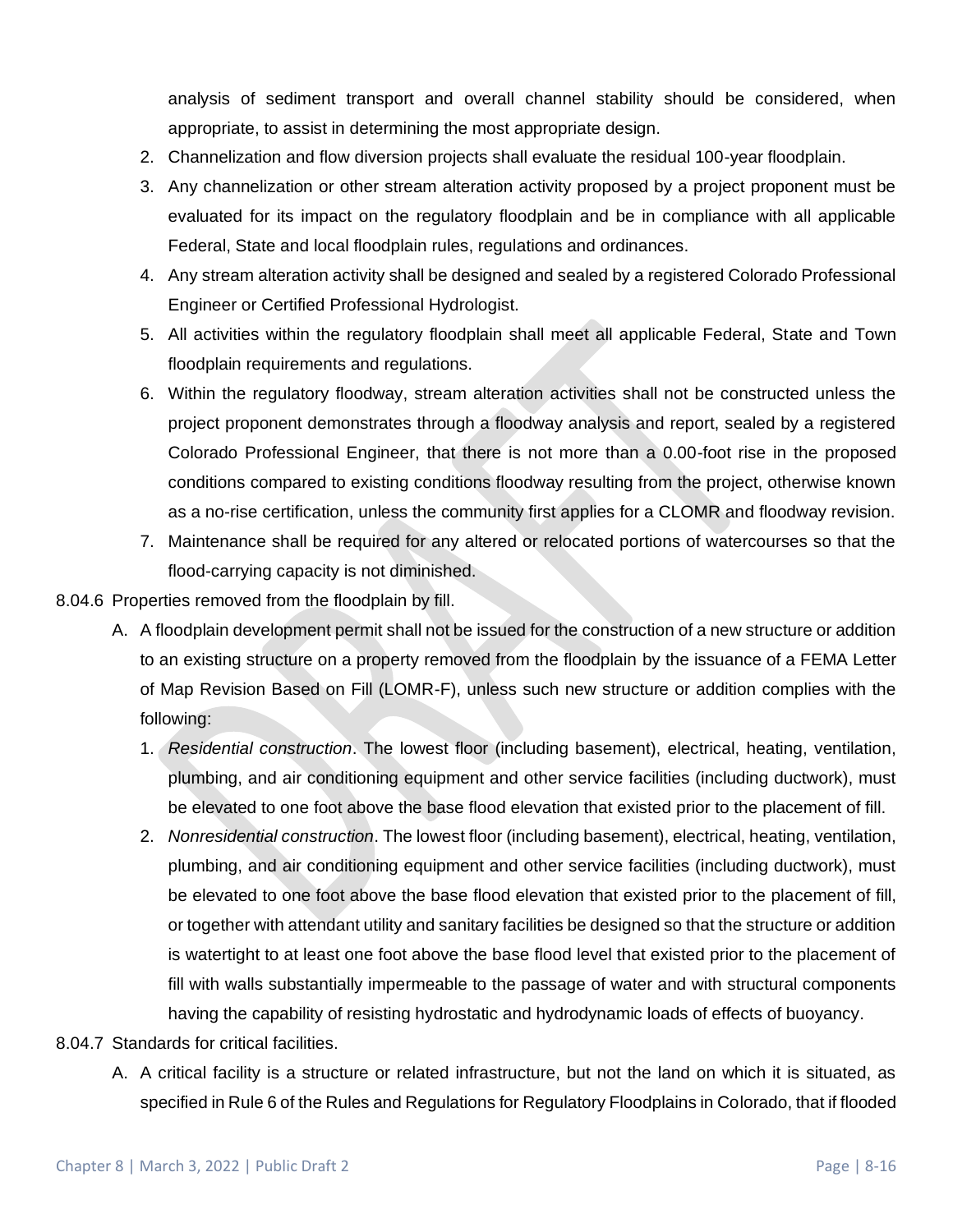may result in significant hazards to public health and safety or interrupt essential services and operations for the community at any time before, during and after a flood.

- B. Classification of critical facilities. It is the responsibility of the Town Board of Trustees to identify and confirm that specific structures in their community meet the following criteria:
- C. Critical facilities are classified under the following categories: (a) essential services; (b) hazardous materials; (c) at-risk populations; and (d) vital to restoring normal services.
- D. Essential services facilities include:
	- 1. Public safety (police stations, fire and rescue stations, emergency vehicle and equipment storage, and, emergency operation centers);
	- 2. Emergency medical (hospitals, ambulance service centers, urgent care centers having emergency treatment functions, and non-ambulatory surgical structures but excluding clinics, doctors' offices, and non-urgent care medical structures that do not provide these functions);
	- 3. Designated emergency shelters;
	- 4. Communications (main hubs for telephone, broadcasting equipment for cable systems, satellite dish systems, cellular systems, television, radio, and other emergency warning systems, but excluding towers, poles, lines, cables, and conduits);
	- 5. Public utility plant facilities for generation and distribution (hubs, treatment plants, substations and pumping stations for water, power and gas, but not including towers, poles, power lines, buried pipelines, transmission lines, distribution lines, and service lines); and
	- 6. Air transportation lifelines (airports (municipal and larger), helicopter pads and structures serving emergency functions, and associated infrastructure (aviation control towers, air traffic control centers, and emergency equipment aircraft hangars).
- E. Specific exemptions to this category include wastewater treatment plants (WWTP), non-potable water treatment and distribution systems, and hydroelectric power generating plants and related appurtenances.
- F. Public utility plant facilities may be exempted if it can be demonstrated to the satisfaction of the Town Board of Trustees that the facility is an element of a redundant system for which service will not be interrupted during a flood. At a minimum, it shall be demonstrated that redundant facilities are available (either owned by the same utility or available through an intergovernmental agreement or other contract) and connected, the alternative facilities are either located outside of the 100-year floodplain or are compliant with the provisions of this Article, and an operations plan is in effect that states how redundant systems will provide service to the affected area in the event of a flood. Evidence of ongoing redundancy shall be provided to the Town Board of Trustees on an as-needed basis upon request.
- G. Hazardous materials facilities are comprised of facilities that produce or store highly volatile, flammable, explosive, toxic and/or water-reactive materials and may include: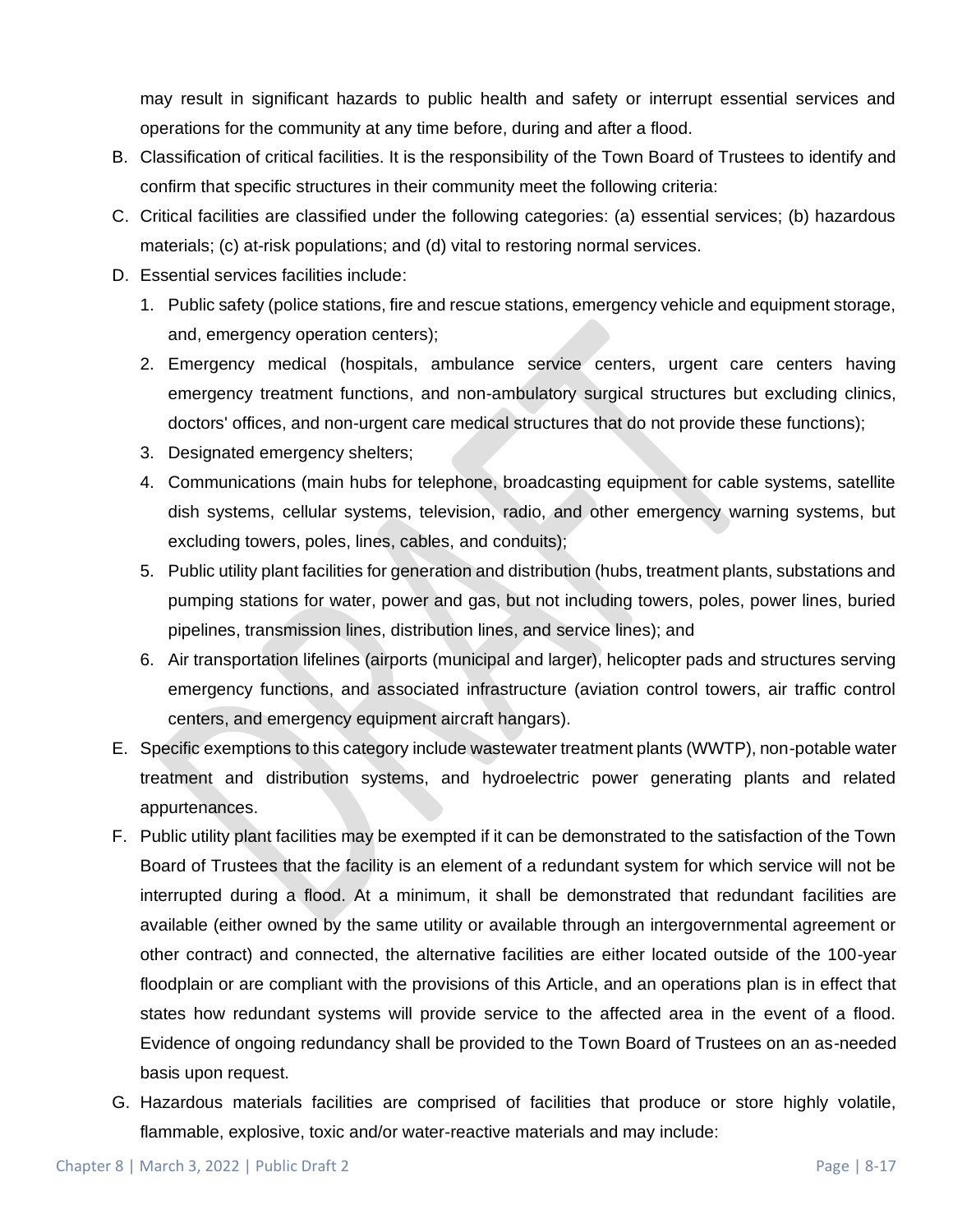- 1. Chemical and pharmaceutical plants (chemical plant, pharmaceutical manufacturing);
- 2. Laboratories containing highly volatile, flammable, explosive, toxic and/or water-reactive materials;
- 3. Refineries;
- 4. Hazardous waste storage and disposal sites; and
- 5. Above ground gasoline or propane storage or sales centers.
- H. Facilities shall be determined to be critical facilities if they produce or store materials in excess of threshold limits. If the owner of a facility is required by the Occupational Safety and Health Administration (OSHA) to keep a Material Safety Data Sheet (MSDS) on file for any chemicals stored or used in the work place, and the chemical(s) is stored in quantities equal to or greater than the threshold planning quantity (TPQ) for that chemical, then that facility shall be considered to be a Critical Facility. The TPQ for these chemicals is: either five hundred (500) pounds or the TPQ listed (whichever is lower) for the three hundred fifty-six (356) chemicals listed under 40 C.F.R. § 302 (2010), also known as Extremely Hazardous Substances (EHS); or 10,000 pounds for any other chemical. This threshold is consistent with the requirements for reportable chemicals established by the Colorado Department of Health and Environment. OSHA requirements for MSDS can be found in 29 C.F.R. § 1910 (2010). The Environmental Protection Agency (EPA) regulation "Designation, Reportable Quantities, and Notification," 40 C.F.R. § 302 (2010) and OSHA regulation "Occupational Safety and Health Standards," 29 C.F.R. § 1910 (2010) are incorporated herein by reference and include the regulations in existence at the time of the promulgation this ordinance, but exclude later amendments to or editions of the regulations.
- I. Specific exemptions to this category include:
	- 1. Finished consumer products within retail centers and households containing hazardous materials intended for household use, and agricultural products intended for agricultural use.
	- 2. Buildings and other structures containing hazardous materials for which it can be demonstrated to the satisfaction of the local authority having jurisdiction by hazard assessment and certification by a qualified professional (as determined by the local jurisdiction having land use authority) that a release of the subject hazardous material does not pose a major threat to the public.
	- 3. Pharmaceutical sales, use, storage, and distribution centers that do not manufacture pharmaceutical products.
- J. These exemptions shall not apply to buildings or other structures that also function as critical facilities under another category outlined in this Article.
	- 1. At-risk population facilities include medical care, congregate care, and schools. These facilities consist of:
		- a. Elder care (nursing homes);
		- b. Congregate care serving twelve (12) or more individuals (day care and assisted living);